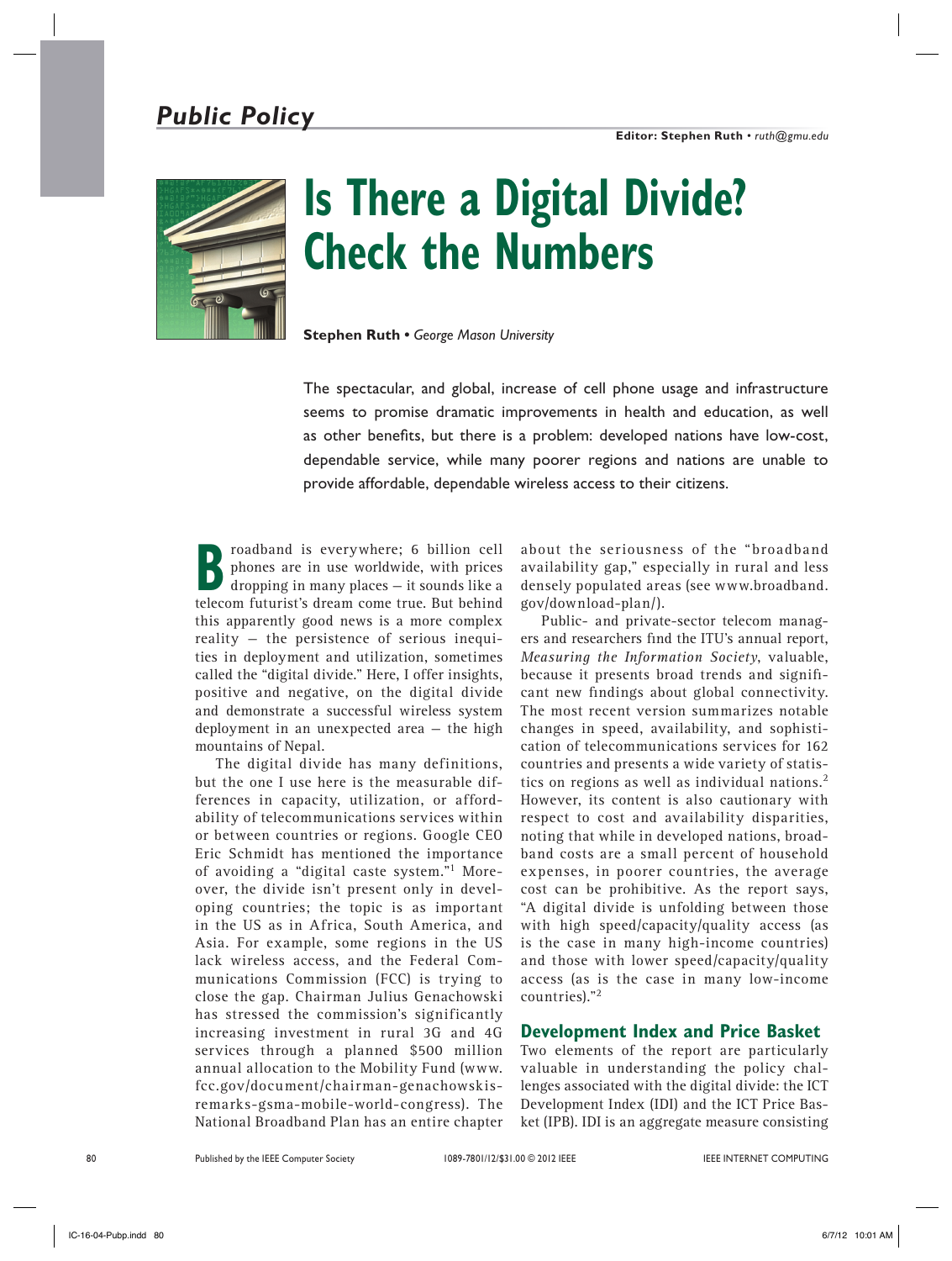

*Figure 1. ICT development index component spider diagram. Shown here are access, use, and skills indicators for*  (a) Belarus and (b) Saudi Arabia. (Figure courtesy of the ITU, from its report Measuring the Information Society 2011;*2 reprinted with permission.)*

of 11 indicators representing three categories:

- access fixed-telephone lines per 100 inhabitants, mobile-cellular telephone subscriptions per 100 inhabitants, international Internet bandwidth per user, percentage of households with a computer, and percentage of households with Internet access;
- $use$  percentage of individuals using the Internet, fixed (wired) broadband Internet subscriptions per 100 inhabitants, and active mobile-broadband subscriptions per 100 inhabitants; and
- skills adult literacy rate, secondary gross enrollment ratio, and tertiary gross enrollment ratio.

Figures 1a and 1b show typical IDI spider diagrams for two of the nations covered in the report, Belarus and Saudi Arabia.

Not surprisingly, the IDI is highly correlated with national measures of wealth, education, and well-being. For developing nations, it's also a useful indicator of the countries that are improving in telecommunications

JULY/AUGUST 2012 81

the most and the least each year. For example, the top 10 nations in terms of improvement in IDI percentage from 2008 to 2010 are developing ones: Armenia, Saudi Arabia, Kenya, Vietnam, Belarus, Azerbaijan, Oman, Morocco, Moldova, and Qatar.<sup>2</sup>

The IPB is particularly valuable because it focuses directly on the fundamental question of affordability of telecommunications services very different than the IDI's accessuse-skills emphasis. The cost of rural wireless is crucial, of course, and the IPB describes worldwide financial trade-offs. Many factors are relevant, such as competition, education, and institutional structure. To describe these differences, the IPB has three constituents and their associated cost statistics: fixed telephone (monthly subscriptions, 30 peak and off-peak local calls), mobile cellular (30 monthly outgoing peak and off-peak calls plus 100 SMS messages), and fixed-broadband Internet (monthly subscription for entry-level plan with 1 Gbyte of download volume).

The IPB calculations show the expected differences between nations and regions, with user costs much

lower in developed nations. For example, high-end services for smartphones have better profit margins, so poorer customers are sometimes penalized through lower service levels and increased processing costs. Figure 2 shows aggregate statistics on mobile cellular cost by world region. For Europe and the other developed countries, costs are respectively 1.6 and 2.0 percent of GDP per capita, but for developing countries and Africa, the percentages are 11.4 and 24.6 in PPP (purchasing power parity) units.

The chart emphasizes the affordability gap between large geographic regions, but the within-region statistics also disclose haves and have-nots. For example, in Africa, the percentages of people over 16 who own mobile phones are 94 (Morocco), 93 (Senegal), 77 (Nigeria), and 62 percent (South Africa) at the highest levels, and 21 (Uganda), 10 (Rwanda), and 3 percent (Ethiopia) at the lowest.<sup>2</sup> Similar within-region affordability differences exist in Asia and South America.

The report's overall findings indicate that we must consider several digital divides, such as gender, developed/ less-developed, and urban/rural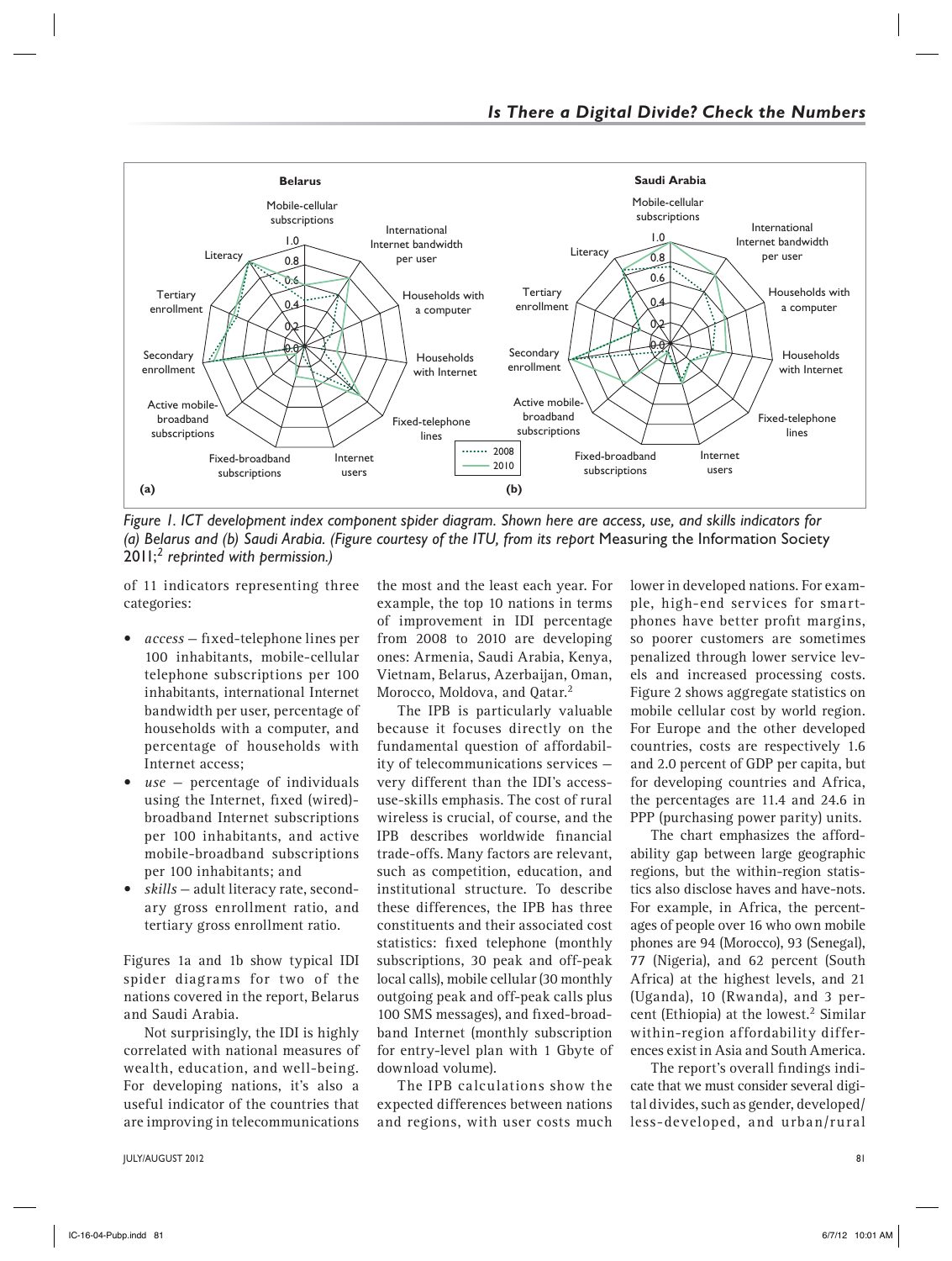#### *Public Policy*



*Figure 2. Mobile-cellular subbasket for ICT Price Basket. Shown here are costs by region and level of development. PPP: purchasing power parity; GNI: gross national income. (Figure courtesy of the ITU, from its report Measuring* the Information Society 2011;*2 reprinted with permission.)*

differences and affordability. With respect to gender, women still lag men in access and use — only New Zealand and Thailand have more women than men on the Internet. And this difference isn't skewed toward wealthy or poor countries. Developed nations have a significant advantage in infrastructure, variety of services offered, education, stability, democracy, and so on — but because mobile cellular is becoming both cheaper and easier to install, that difference could shrink over time. As to urban/ rural differences, no matter what the level of a nation's development, cities fare better than rural areas in broadband service deployment, due to their proximity to wealth centers, technology hubs, services, and so on; yet with 6 billion cell phones in use worldwide, rural service is improving. As mentioned, affordability is the most significant challenge, but the ITU report points to some hopeful signs: increased use of low-cost Internet service for a wide variety of applications such as mail, health and education, infrastructure improvements

in some regions, and increased use of cybercafés.

#### **An Example of Success: Nepal Wireless**

Despite the challenges to rural broadband deployment, many examples exist of developing nations succeeding under difficult conditions.<sup>3</sup> Nepal Wireless (www.nepalwireless.net), a not-for-profit ISP in the mountainous rural regions of central Nepal, is an exemplary case of surmounting challenges to broadband deployment in inhospitable conditions. Starting in the tiny Nangi village high in the area bounded by the 26-thousandfoot Annapurna range, Mahabir Pun, team leader of the Nepal Wireless Network Project (see www.globality-gmu. net/archives/2965), has spent the past decade assembling financial and government support for his vision of rural connectivity. Pun's approach is to distribute the wireless signal from larger cities such as Pokhara and Katmandu to relay stations connected through a Wi-Fi network. Wi-Fi isn't noted for facilitating long-distance connections,

but the relay stations achieved sufficient signal strength at distances of more than 20 miles. Nepal Wireless managed last-mile connections from village to village using a variety of manufacturers' products depending on the situation, including smart-Bridges, EnGenius, Ubiquity, Deliberant, Mikrotik, and TP Link. Once the project achieved momentum, it began to grow significantly (see Table 1), so that today, it connects more than 100 villages and many schools and hospitals, delivering services as varied as telemedicine, e-teaching, local e-commerce (buying and selling of yaks and other farm animals, for example), tourist services, and many others.

The challenges weren't only technical and geographical. During the period of Nepal Wireless's growth to the status of government-approved ISP, other difficulties arose: payment demands from Maoist guerillas, equipment import restrictions, impossibly high initial government tariffs, instability due to several government coups, and many others. Yet the growth continued, and gradually Nepal